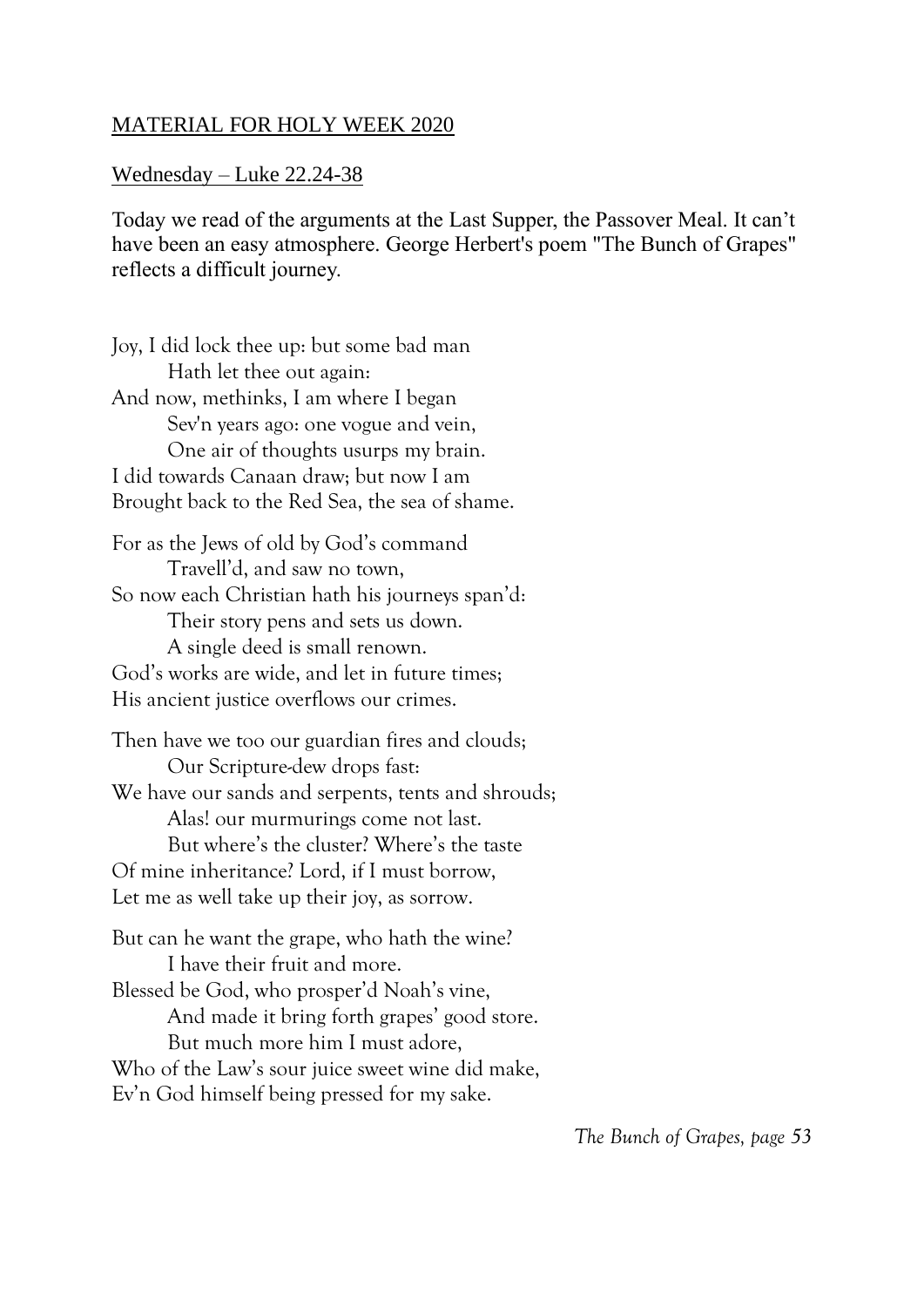The poem has its roots in our Old Testament, in the history of the Jewish people. In Numbers chapter 13, the children of Israel have reached Canaan, reached the Promised Land, and Moses sends spies to see what the land is like. "So they went up and spied out the land from the wilderness of Zin to Rehob, near Lebohamat. ... They came to the Wadi Eshcol, and cut down from there a branch with a single cluster of grapes, and they carried it on a pole between two of them." That is quite a bunch of grapes, this land is going to be worth entering. Unfortunately they also bought back reports of giants. The children of Israel took fright, refused to enter, and God sent them back to wander for seven more years. "Brought back to the Red Sea, the sea of shame."

Herbert takes the Jewish journey, its positives and its negatives, its to and fro, and relates those journeys to the journeys of ordinary Christian men and women. "I did towards Canaan draw, but now I am brought back" - this is not just ancient history. Like the Jews who, in the wilderness, had their "sands and serpents, tents and shrouds" - so do we. When we have joy, when life is good suddenly you find that some bad man has let the joy out, and it is so easy to wonder if you have progressed, or are you still where you were seven years ago?

We have more than a bunch of grapes, we have wine - there is a Eucharistic reference. Genesis 9 verse 20 tells us that Noah was the first to plant a vineyard, and the first to get drunk from his wine. I had forgotten that Noah had more than an ark to his name. Wine, "grapes' good store", is a gift of God, but we adore God more than wine.

On the cross God in Christ will drink the sour juice, the vinegar he is given by a soldier - and through his death the Law will be fulfilled. God himself is being pressed for my sake - just as grapes are crushed to make wine, Christ is killed for our redemption.

George Herbert wrote this poem for a man called Arthur Woodnoth. He was a businessman, a successful goldsmith. There are records of his visits to Little Gidding and to Bemerton, of his struggling as he sought to decide whether he was called to ordination, of the questions he asked Herbert, and the advice he received. I'm told that the bunch of grapes was the sign over his goldsmith's business in Foster Lane, London. To a man struggling to find his vocation, trying to make sense of his life, here is a poem that says, life is confusing, life is to and fro, life is not clear - but God was with his people the Jews, and God fulfils his promises. That resonates with us this year.